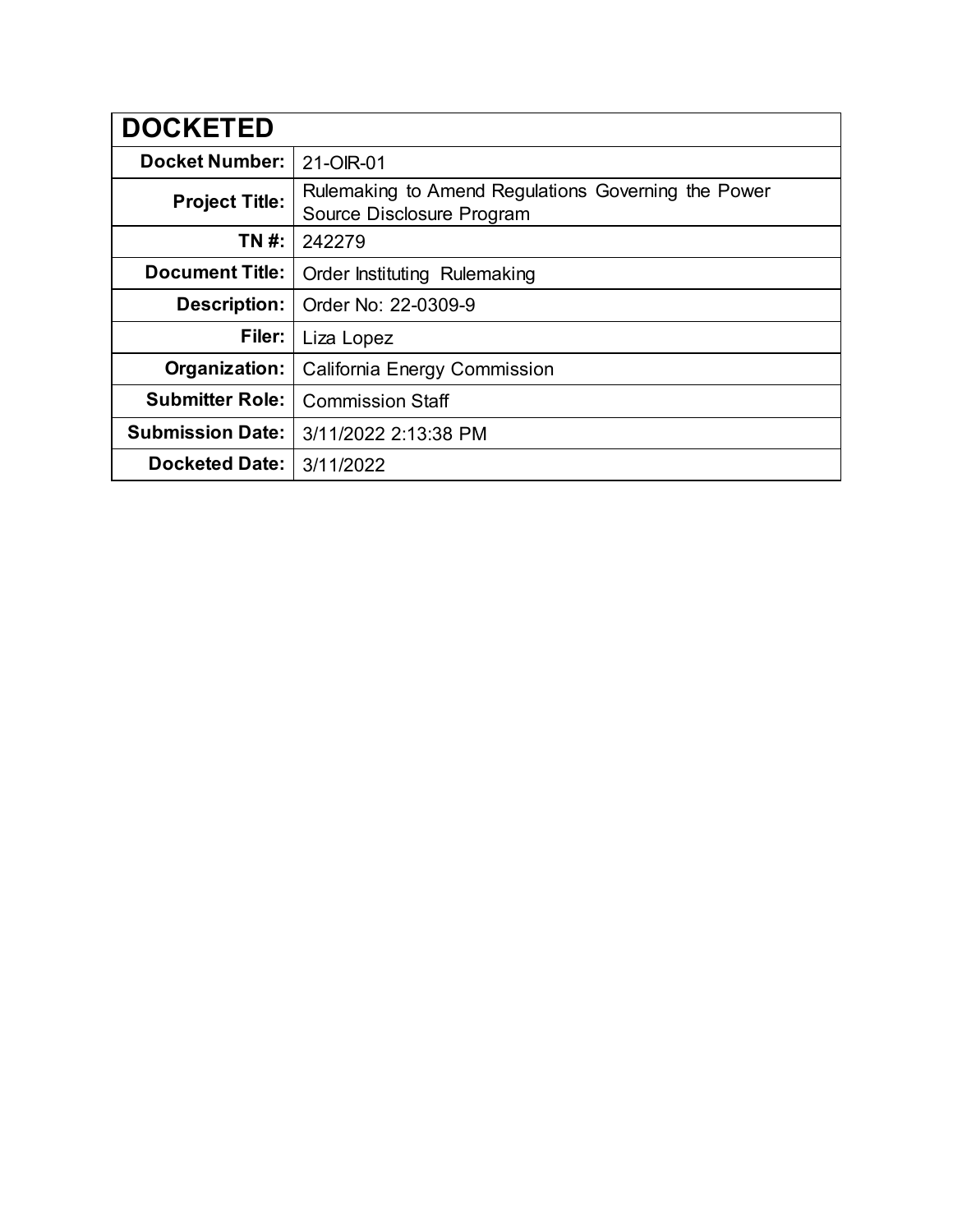### **STATE OF CALIFORNIA**

### **STATE ENERGY RESOURCES CONSERVATION AND DEVELOPMENT COMMISSION**

*IN THE MATTER OF:*

**RULEMAKING TO AMEND REGULATIONS GOVERNING THE POWER SOURCE ORDER INSTITUTING DISCLOSURE PROGRAM RULEMAKING**

**DOCKET No: 21-OIR-01**

### **I. PURPOSE AND SCOPE OF THE PROCEEDING**

Pursuant to Public Resources Code sections 25213, and 25218(e), and Title 20, California Code of Regulations, section 1222(a), the California Energy Commission (CEC) hereby institutes a proceeding to consider modifications to the Power Source Disclosure regulations, California Code of Regulations, title 20, section 1390 *et seq*. to implement Assembly Bill 242 (AB 242, Holden, Chapter 228, Statutes of 2021) and consider other modifications.

In 1997, Senate Bill 1305 (SB 1305, Sher, Chapter 796, Statutes of 1997) was enacted, adding sections 398.1 through 398.5 to the Public Utilities Code and requiring every retail supplier that sells electricity that is consumed in California to disclose its electricity sources. The bill directed the CEC to establish guidelines for the format and means for such disclosure. The CEC adopted regulations in September 1998. These regulations established the format and timing of various reporting requirements, including a detailed format for the power content label, which is the vehicle for disclosure of electricity sources to consumers. The regulations were subsequently amended in 2001, 2016, and 2020, with the latest modification adding a requirement to report the greenhouse gas emissions intensity associated with purchased electricity portfolios and include it in the power content label pursuant to Assembly Bill 1110 (AB 1110, Ting, Chapter 656, Statutes of 2016).

In 2021, AB 242 was adopted requiring each retail supplier to post their power content labels for the prior year on their website annually by October 1 and to include it in written promotional materials by the end of the first complete billing cycle for the fourth quarter of the current year. The CEC orders that a rulemaking proceeding be opened to consider and adopt modifications to California Code of Regulations, title 20, section 1390 *et seq.* for the purpose of implementing, interpreting, and making specific changes to the regulations to conform to the statutory changes enacted in AB 242 and to make any other modifications to the regulations that are determined to be necessary, including revisions to clarify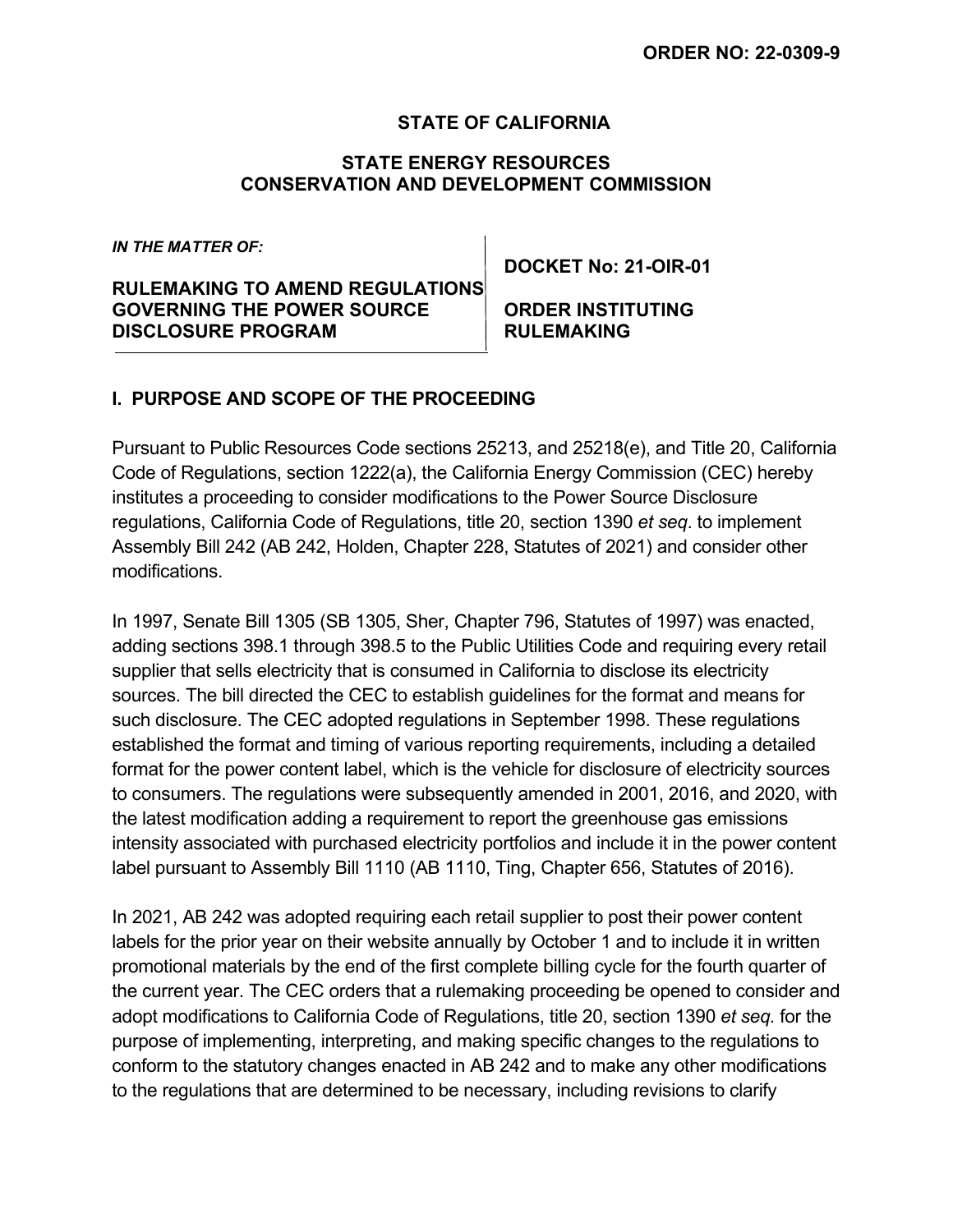existing provisions, improvements to program operations, and amendments to streamline reporting requirements.

# **II. DELEGATION OF AUTHORITY**

The CEC delegates the authority to staff to take all actions reasonably necessary to present proposed regulations to the CEC for final adoption, including but not limited to, complying with requirements of the Administrative Procedure Act and the California Environmental Quality Act. Adoption of any changes to the CEC's regulations pursuant to this OIR will be by vote of the CEC at a noticed Business Meeting.

## **III. PUBLIC PARTICIPATION**

The CEC encourages full and free public participation in this proceeding. Any person present at any hearing or workshop shall be afforded a reasonable opportunity to make oral comments on the subject matter of the proceeding. Petitions to intervene are not necessary. At present, no workshop or hearing dates have been specifically identified. The Executive Director, in conjunction with the Public Advisor, shall ensure that this order and notices of hearings and workshops are distributed to all interested persons and that drafts of the regulations are made available sufficiently in advance of workshops, interim hearings, and final adoption by the CEC to allow timely participation. The CEC will establish a date for the receipt of written comments on draft regulations.

The CEC will set forth a deadline for the receipt of written comments in a Notice of Proposed Action, which will be published later in the proceeding. When new information is posted, an email will be sent to those on the Power Source Disclosure (PSD) list server and the General Renewable Energy Info and CEC Renewable Energy Programs list servers. To receive these notices, subscribe at the [PSD page,](https://www.energy.ca.gov/programs-and-topics/programs/power-source-disclosure) https://www.energy.ca.gov/programs-andtopics/programs/power-source-disclosure. Manage existing list servers or sign up for others at [CEC List Servers,](https://ww2.energy.ca.gov/listservers/index_cms.html) at https://ww2.energy.ca.gov/listservers/index\_cms.html.

The CEC encourages use of its electronic commenting system. Visit the [e-commenting](https://efiling.energy.ca.gov/Ecomment/Ecomment.aspx?docketnumber=21-OIR-01) page at https://efiling.energy.ca.gov/Ecomment/Ecomment.aspx?docketnumber=21-OIR-01, which links to the comment page for this docket. Enter your contact information and a comment title describing the subject of your comment(s). Comments may be included in the "Comment Text" box or attached as a downloadable, searchable document consistent with 20 California Code of Regulations Section 1208.1. The maximum file size allowed is 10 MB.